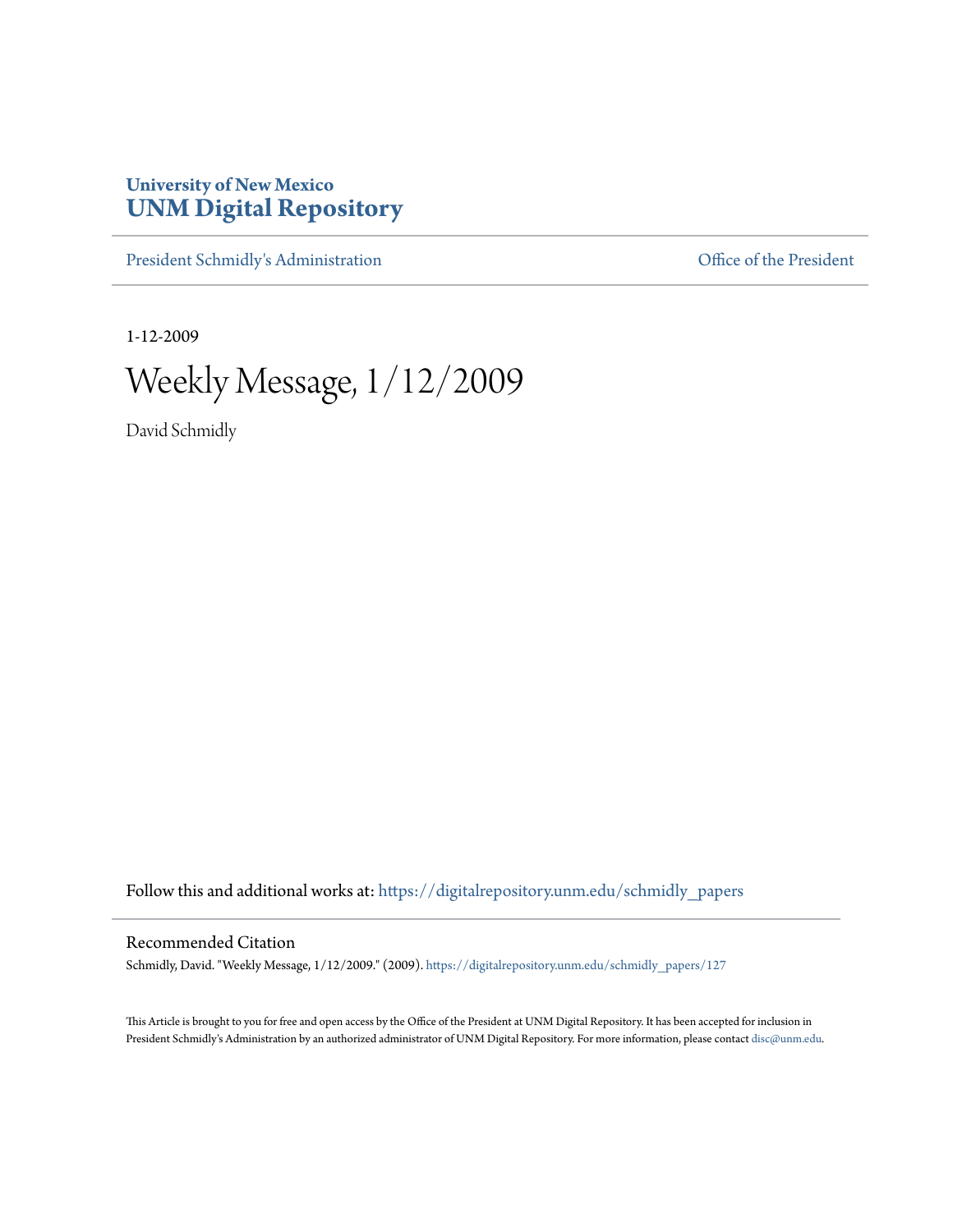## Good morning.

It's good to hear about the success of the university's current intersession classes. I mentioned last week that they were growing in popularity. Vice Provost Wynn Goering reports a growth of 21.5% over last year and a three-fold increase in students since these classes launched in 2005. This session, there are 31 classes with a total enrollment of 1,285 students. So Wynn is exactly right when he says we are clearly meeting a significant need with these classes. Thanks again to everyone putting in the time and energy to make them successful.

In support of the anticipated influx of armed forces veterans returning from the wars in Iraq and Afghanistan, UNM is working toward easing the transition of these brave men and women back into our New Mexico communities and our universities. With the passage of the new GI bill last year, coupled with the economic recession, it is important for the university to act as a resource for all of our prospective students, particularly for those who have bravely served our country. In this effort, I am pleased to announce that we have hired a program manager for the UNM Veterans Education and Outreach Center. Later this month, retired Air Force Lt. Col. Elise Wheeler will take the helm of the center, reaching out to veterans on and off campus to help with their transition from the battlefield to the classroom. I invite you to welcome Elise to our campus and to support this mission-critical center.

The 2009 session of the New Mexico Legislature begins at noon on January 20, and UNM's Government Relations team has been preparing for what promises to be a challenging session. The new Government Relations website outlines the priorities for UNM, supplies a legislative calendar and provides a way to receive frequent updates on your computer. The website can be accessed at http://govrel.unm.edu/legislative\_sessions/2009/. If you would like to receive daily updates about the progress of UNM-related bills during the 60-day legislative session, you can opt in to a list serve at http://govrel.unm.edu/updates/. Don't forget to respond when you get your confirmation email.

This week, five of our students arrive in Washington, D.C. to launch the University of New Mexico-Talk Radio News Service Internship. Coffee Brown, Christina Lovato, Michael Ruhl, Suzia Van Swol and Candyce Torres will have a front row seat on history during some of our nation's most exciting days as they cover the inauguration of President-Elect Barack Obama, his State of the Union address and the first five months of the new Administration and Congress. They will be credentialed journalists with access to the News Galleries of the U.S. House of Representatives and the Senate, and once they've obtained security clearances, access to TRNS' studio booth in the White House. Reports from the University of New Mexico Talk Radio News Service Washington Bureau will be available at UNM Online! (http://unmlive.unm.edu/) and at TRNS' existing websites, and they'll be fed to over 200 radio stations nationwide. Good luck to each of our TRNS student interns as they join our highly successful complement of Washington